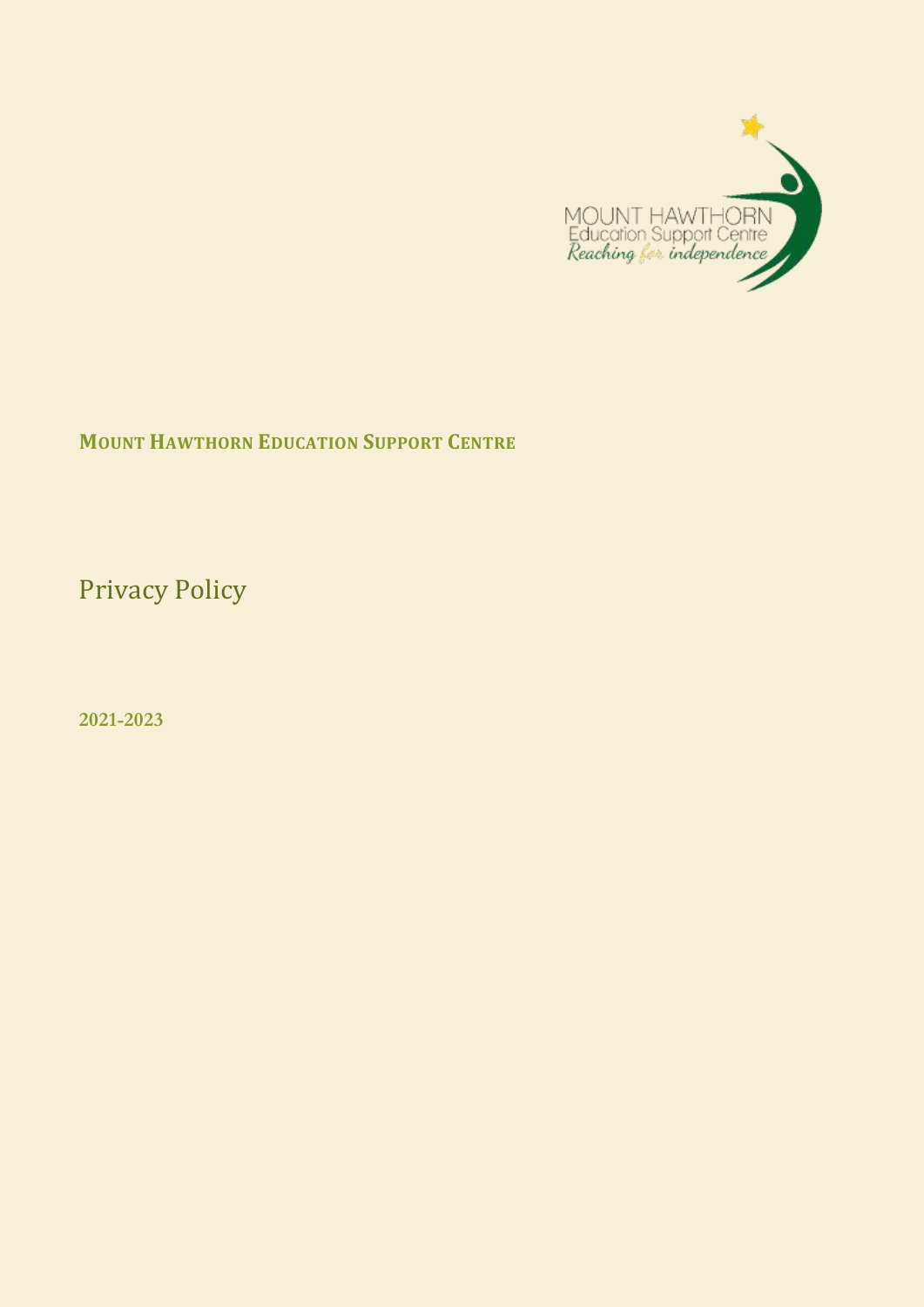#### *Introduction*

Federal Privacy legislation regulates the way schools can collect, use, keep and disclose personal information. Mount Hawthorn ESC is obliged to handle personal information in accordance with National Privacy Principles as outlined in the legislation.

### *Personal information*

Mount Hawthorn Education Support Centre collects personal information from students, parents/guardians in the course of a student's enrolment and subsequent attendance at the Centre. Additional details are collected through contact and interaction with members of the wider school community. The Centre will advise its constituents (or it will be obvious from the information sought) why information is collected, when it is collected and how the information will be used.

The Centre collects personal information arising from emails or from visitors to the Centre's website. It may also acquire information from agents or service providers or from other public sources, published information or publicly available documentation. In some circumstances the Centre may be provided with personal information about an individual from a third party, for example, a report provided by a medical practitioner, an educational professional or a student's record from another school. If you provide personal information about another person, legislation requires you to inform that person you have done so and provide them with a copy of this policy.

### *Use of information*

The Centre collects personal information such as name, address, telephone/mobile number, email address and, in some instances, other sensitive information to:

- keep parents informed in relation to their child's schooling
- sustain day to day administrative and operating procedures
- maintain students' educational, social and medical well being
- communicate between the Centre and its community
- satisfy the Centre's legal obligations and discharge its duty of care to all students
- provide stakeholders with information and services which may be of interest

The Centre may disclose personal or sensitive information held about an individual to:

- another school, as required
- government departments
- medical practitioners
- people providing services to the Centre such as special visiting teachers, therapists, etc
- another person that parents authorise the Centre to disclose information to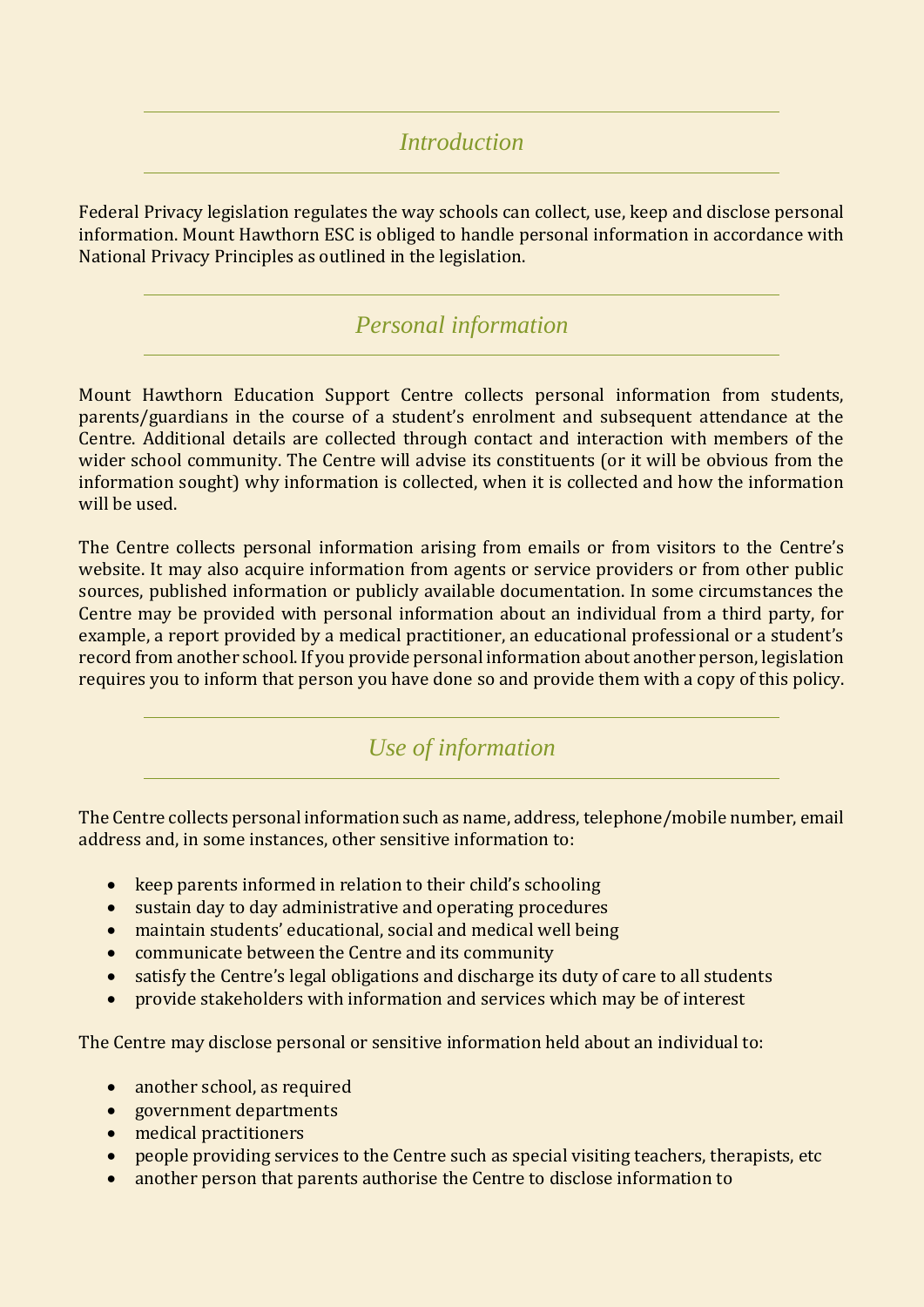*Who do we collect personal information from?*

We collect personal information from students, parents, prospective parents, job applicants, staff, volunteers and others including past students, contractors, visitors and others that come into contact with the Centre.

It is noted that employee records are not covered by the Australian Privacy Principles or the Health Privacy Principles where they relate to current or former employment relations between the Centre and the employee.

*What kinds of personal information do we collect?*

The kinds of personal information we collect is largely dependent upon whose information we are collecting and why we are collecting it, however in general terms the Centre may collect:

- personal information including names, addresses and other contact details; dates of birth; next of kin details; financial information, photographic images and attendance records.
- sensitive information (particularly in relation to student and parent records) including religious beliefs, government identifiers, nationality, country of birth, languages spoken at home, professional memberships, family court orders and criminal records.
- health information (particularly in relation to student and parent records) including medical records, disabilities, immunisation details, individual health care plans, counselling reports, nutrition and dietary requirements.

*How do we collect personal information?*

How we collect personal information will largely be dependent upon whose information we are collecting. If it is reasonable and practical to do so, we collect personal information directly from parents/carers.

Where possible the Centre has attempted to standardise the collection of personal information by using specifically designed forms (e.g. an Enrolment Form). However, given the nature of our operations, we often also receive personal information by email, letters, notes, over the telephone, in face to face meetings or through financial transactions.

We may also collect personal information from other people (e.g. a personal reference) or independent sources (e.g. a telephone directory), however we will only do so where it is not reasonable and practical to collect the information from parents/carers directly.

Sometimes we may be provided with personal information without having sought it through our normal means of collection. We refer to this as "unsolicited information". Where we collect unsolicited information we will only hold, use and/or disclose that information if we could otherwise do so had we collected it by normal means. If that unsolicited information could not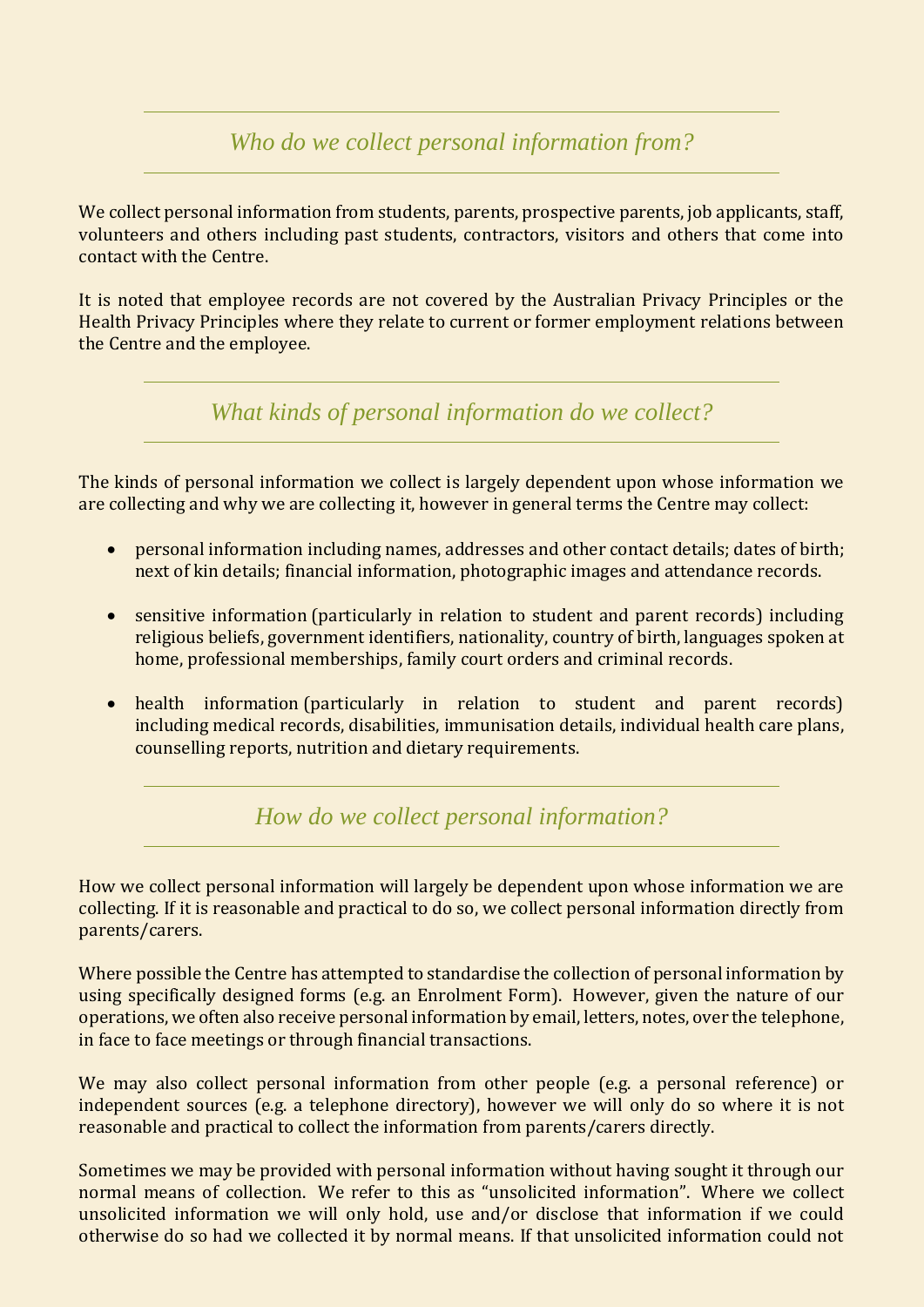have been collected by normal means then we will destroy, permanently delete or de-identify the information as appropriate.

*How we use personal information*

We only use personal information that is reasonably necessary for one or more of our functions or activities (the primary purpose) or for a related secondary purpose that would be reasonably expected by parents/carers, or to which parents/carers have consented.

Our primary uses of personal information include but are not limited to:

- providing education, pastoral care, extra-curricular and health services
- satisfying our legal obligations including our duty of care and child protection obligations
- keeping parents/carers informed as to MHESC community matters through correspondence, newsletters and magazines
- marketing, promotional and fundraising activities
- supporting the activities of school associations such as the P&C
- helping us to improve our day to day operations including training our staff; systems development; developing new programs and services; undertaking planning, research and statistical analysis
- school administration including for insurance purposes;
- the employment of staff
- the engagement of volunteers

We only collect sensitive information reasonably necessary for one or more of these functions or activities, if we have the consent of the individuals to whom the sensitive information relates, or if the collection is necessary to lessen or prevent a serious threat to life, health or safety, or another permitted general situation (such as locating a missing person) or permitted health situation (such as the collection of health information to provide a health service) exists.

If we do not have the relevant consent and a permitted health situation or permitted general situation does not exist, then we may still collect sensitive information provided it relates solely to individuals who have regular contact with the Centre in connection with our activities. These individuals may include students, parents, volunteers, former students and other individuals with whom the Centre has regular contact in relation to our activities.

We will only use or disclose sensitive information for a secondary purpose if parents/carers would reasonably expect us to use or disclose the information and the secondary purpose is directly related to the primary purpose.

*Storage and security of personal information*

We store personal information in a variety of formats including on databases, in hard copy files and on personal devices including laptop computers, mobile phones, cameras and other recording devices.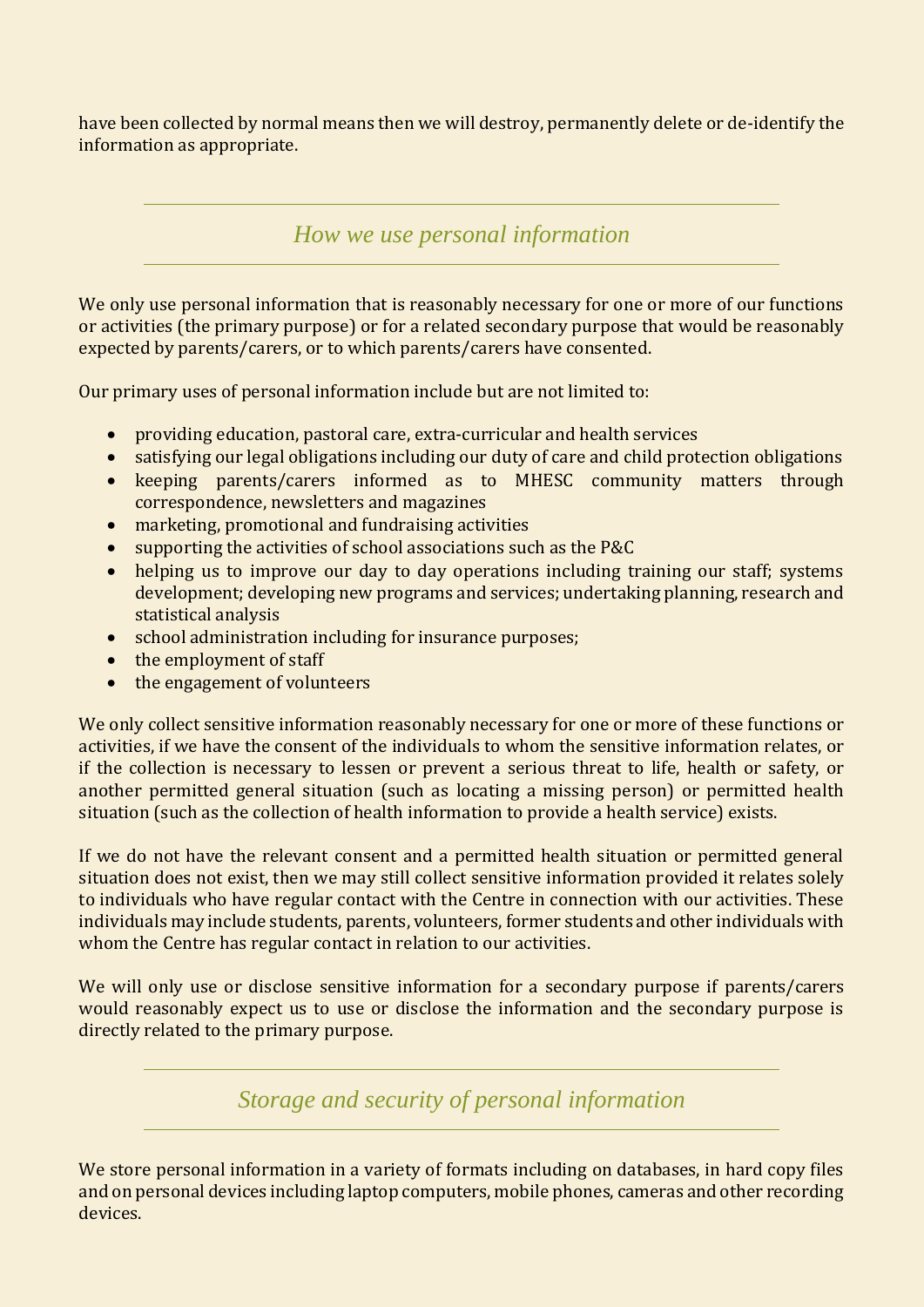The security of personal information is of importance to us and we take all reasonable steps to protect the personal information we hold from misuse, loss, unauthorised access, modification or disclosure.

These steps include:

- restricting access to information on the Centre databases on a need to know basis with different levels of security being allocated to staff based on their roles and responsibilities and security profile
- ensuring all staff are aware that they are not to reveal or share personal passwords.
- ensuring where sensitive and health information is stored in hard copy files that these files are stored in lockable filing cabinets in lockable rooms. Access to these records is restricted to staff on a need to know basis
- implementing physical security measures around the school buildings and grounds to prevent break-ins
- implementing ICT security systems, policies and procedures, designed to protect personal information storage on our computer networks
- implementing human resources policies and procedures, such as email and internet usage, confidentiality and document security policies, designed to ensure that staff follow correct protocols when handling personal information
- undertaking due diligence with respect to third party service providers who may have access to personal information, including cloud service providers, to ensure as far as practicable that they are compliant with the Australian Privacy Principles or a similar privacy regime
- destroying personal information that we hold that is no longer needed in a secure manner, deleted or de-identified as appropriate
- being mindful that our website may contain links to other websites, we do not share personal information with those websites and we are not responsible for their privacy practices

# *When we disclose personal information*

We only use personal information for the purposes for which it was given to us, or for purposes which are related (or directly related in the case of sensitive information) to one or more of our functions or activities. We may disclose personal information to government agencies, other parents, other schools, recipients of Centre publications, visiting teachers, therapists, our service providers, agents, contractors, business partners and other recipients from time to time, only if one or more of the following apply:

- vou have consented
- you would reasonably expect us to use or disclose your personal information in this way
- we are authorised or required to do so by law
- disclosure will lessen or prevent a serious threat to the life, health or safety of an individual or to public safety
- where another permitted general situation or permitted health situation exception applies
- disclosure is reasonably necessary for a law enforcement related activity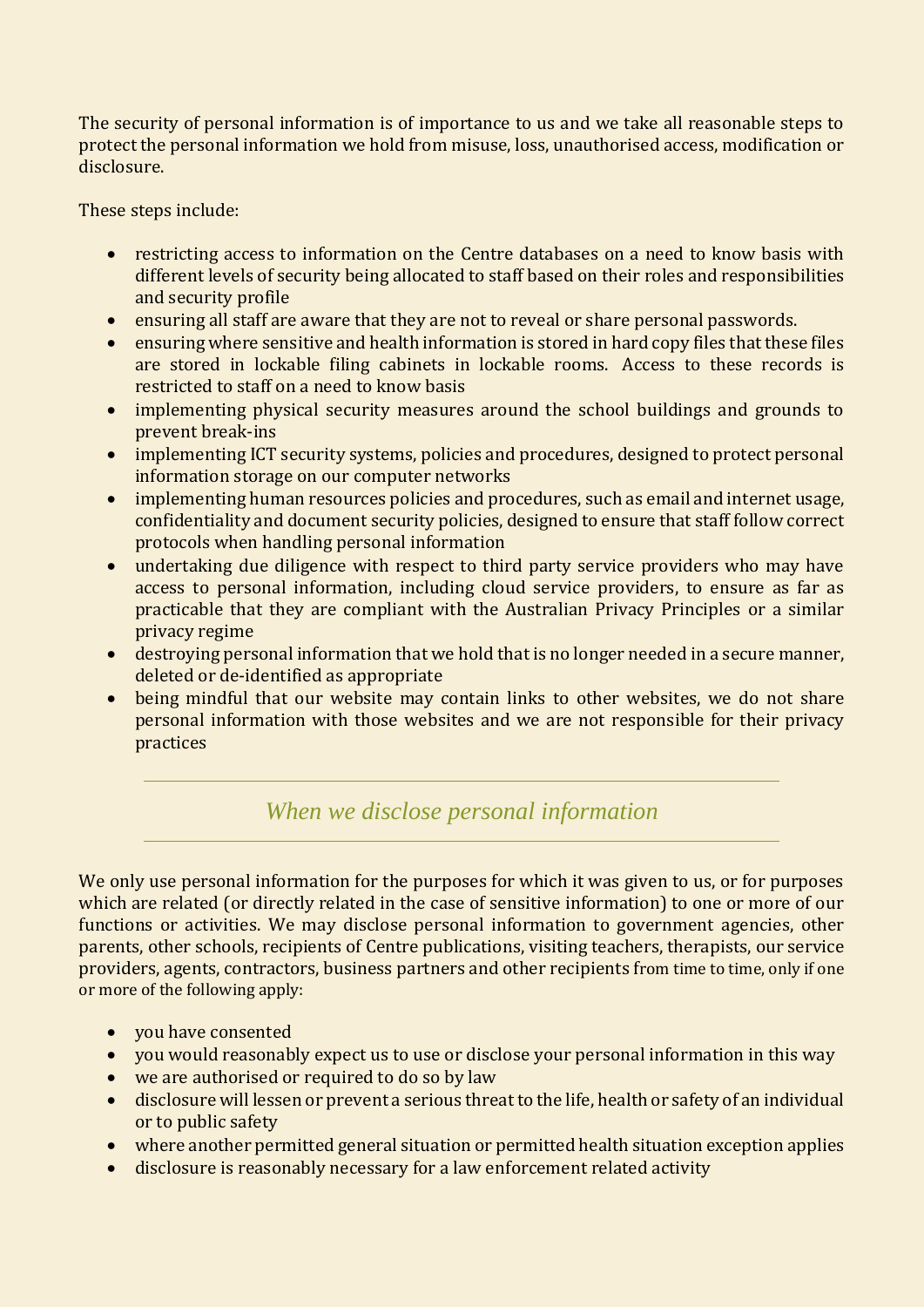#### *Personal information of students*

The Privacy Act does not differentiate between adults and children and does not specify an age after which individuals can make their own decisions with respect to their personal information.

At MHESC we take a common sense approach to dealing with a student's personal information and generally will refer any requests for personal information to a student's parents/carers. We will treat notices provided to parents/carers as notices provided to students and we will treat consents provided by parents/carers as consents provided by a student.

We are however cognisant of the fact that children do have rights under the Privacy Act, and that in certain circumstances (especially when dealing with older students and especially when dealing with sensitive information), it will be appropriate to seek and obtain consents directly from students. We also acknowledge that there may be occasions where a student may give or withhold consent with respect to the use of their personal information independently from their parents/carers.

There may also be occasions where parents/carers are denied access to information with respect to their children, because to provide such information would have an unreasonable impact on the privacy of others, or result in a breach of the Centre's duty of care to the student.

*Disclosure of personal information to overseas recipients*

Although unlikely to happen, we will take all reasonable steps not to disclose an individual's personal information to overseas recipients unless:

- we have the individual's consent (which may be implied)
- we have satisfied ourselves that the overseas recipient is compliant with the Australian Privacy Principles, or a similar privacy regime
- we form the opinion that the disclosure will lessen or prevent a serious threat to the life, health or safety of an individual or to public safety
- we are taking appropriate action in relation to suspected unlawful activity or serious misconduct

*How we ensure the quality of personal information*

We take all reasonable steps to ensure the personal information we hold, use and disclose is accurate, complete and up to date. These steps include ensuring that the personal information is accurate, complete and up to date at the time of collection and when using or disclosing the personal information. On an ongoing basis we maintain and update personal information when we are advised by individuals or when we become aware through other means that their personal information has changed.